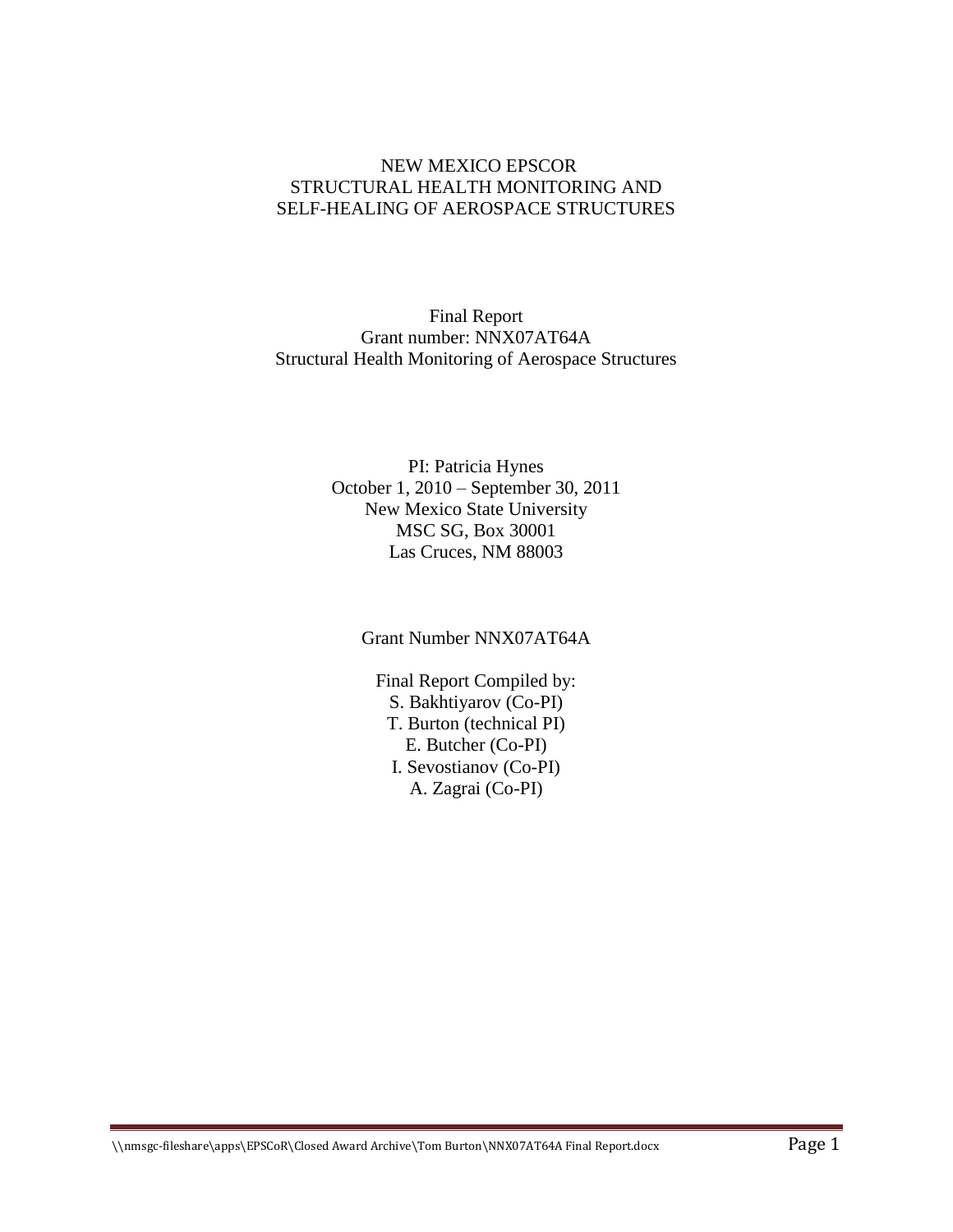#### **Structural Health Monitoring and Self-Healing of Aerospace Structures New Mexico NASA EPSCoR - NNX07AT64A Progress Report**

#### **Research accomplishments measured against the proposed goals and objectives:**

**Objective #1**: Develop a methodology for in-situ health monitoring and damage detection of aerospace structures using low frequency vibration and electrical conductivity measurements combined with high frequency embedded nonlinear ultrasonic wave interrogation. Two new approaches were proposed for structural health monitoring of aerospace structures. The first is to treat SHM as a comprehensive, multi-scale phenomenon in which damage detection may be needed over a spectrum of length scales from the microscopic to the macroscopic (Butcher, Sevostianov, Zagrai). The second approach is attributing to damage in joints and connections an importance commensurate with fracture and fatigue damage that develops in the structural material (Burton, Butcher, Sevostianov). The research outcomes will be useful for many aerospace structures, including aircraft structures and engines, launch vehicles, space vehicles, permanent structures placed on the moon or Mars, and robotic devices that patrol these structures for SHM.

#### **Accomplishments on Objective #1:**

1. A new methodology for detecting a self-loosening failure in bolted joints that uses electrical resistance as a diagnostic parameter has been developed. It is based on the phenomenon that the electrical constriction resistance of the rough contact interface between two conductive members clamped by the bolt is a sensitive indicator of bolted joint integrity. A simple formula for relationship between relative electrical conductance changes and relative tightening torque changes is analytically obtained. The effects of rough surfaces on the micro-slip of bolted joints have been studied by linking microscopic surface roughness parameters to macroscopic parameters in parallel–series Iwan models. This has lead to analytical expressions for the energy dissipated in bolted joints, for instance, in terms of these tribological parameters.



**Figure 1.** Variation of local resistance in a specimen after 44000 loading cycles. Note substantial increase of resistance (drop of conductivity) near the notch, where the clusters of microcracks are suspected.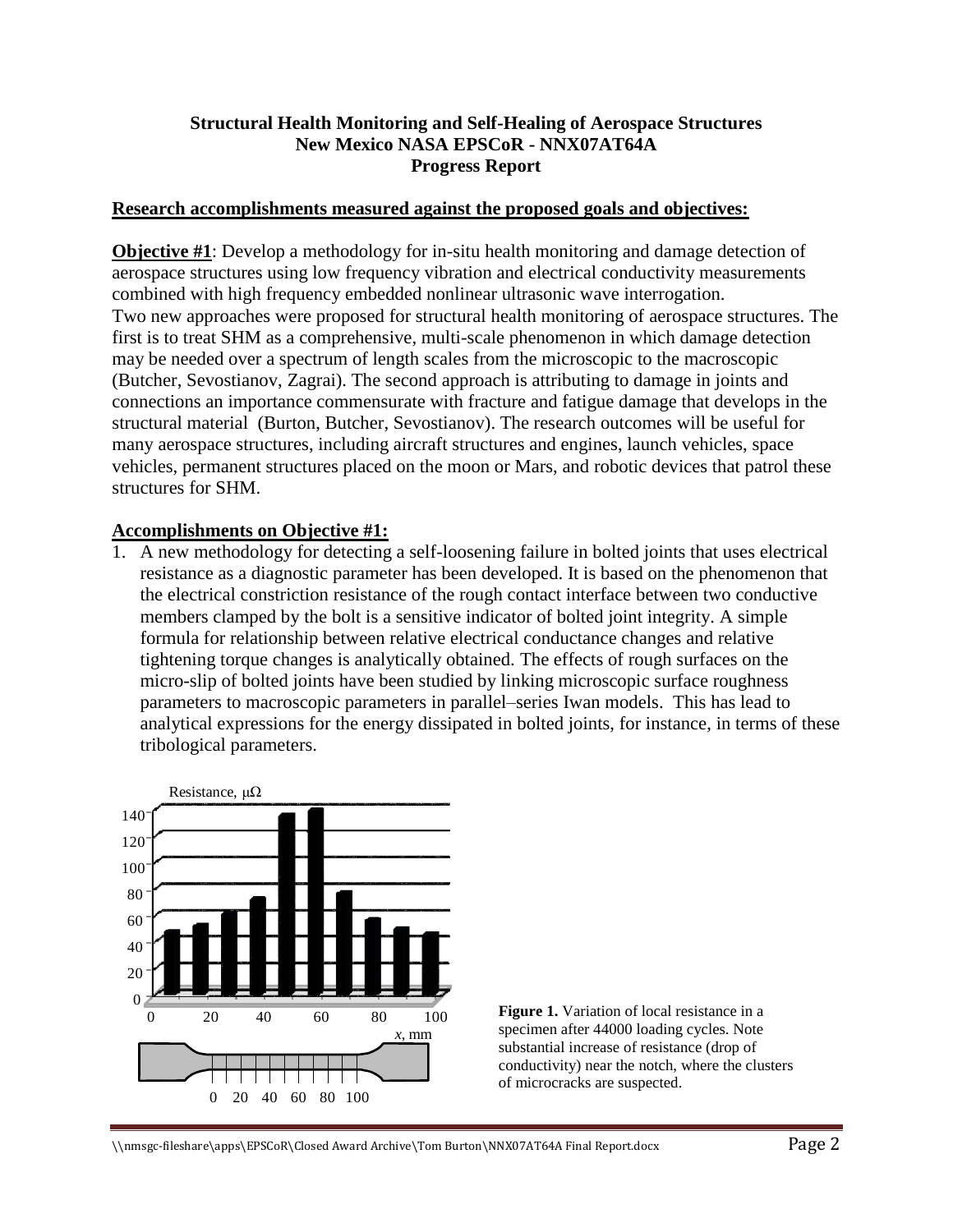- 2. A new concept for monitoring of strength reduction due to accumulated damage has been proposed and verified (experimentally and numerically). The key parameter for monitoring is not the reduction of the average (over the specimen) stiffness but its *local* minimal values caused by formation of defect clusters. These defect clusters can be identified by the emergence of spatial *gradients* of elastic stiffness on a smaller scale. A convenient tool of detecting these gradients is provided by the elasticity-conductivity connection: the electric conductance gradient is usually easier to measure than the stiffness gradient.
- 3. A novel method of reduced order modeling using an iterated Local Equivalent Linear Stiffness Method and Ritz vectors, which is comparable in accuracy to widely used Principal Orthogonal Decomposition (POD) technique but avoids the need for *a priori* simulation of the mathematical model, has been tested and has demonstrated promise for SHM applications with combined joint/material damage. A combined finite element/ harmonic balance analysis has been used to detect the locations and depths of cracks in rotating shafts by analyzing the changes in the forward and backward whirl frequencies. New models of breathing functions for cracked rotating shafts has been developed which represent the time-varying change in local stiffness and area moment of inertia much better than in the previous literature. This theoretical and computational work has been validated experimentally using a SpectraQuest rotordynamic system.
- 4. A methodology has been developed to distinguish between damage accumulated in structural members and in joints. It is based on the combined approach of conductivity and natural frequency measurements. Explicit formulas have been obtained for the one-dimensional case of longitudinal vibrations of a slender bar. In addition, several novel methods of reduced order modeling (POD, Ritz vectors) have been tested and have demonstrated promise for SHM applications with combined joint/material damage. Specifically, explicit formulas have been obtained for the case of transverse vibrations of a clamped uniform beam with a damaged boundary, and two approximation methods (based on Chebyshev polynomials and perturbation analysis) have been used for non-uniform beams and columns with damaged boundaries. Furthermore, an optimization method allows the determination of boundary damage parameters given the natural frequencies. In addition, the procedure of using a Chebyshev spectral collocation technique has been extended to the case of three-dimensional vibrations of thick rectangular plates with one or more damaged boundaries in which it was shown how the frequencies associated with dilatational and shear modes are affected by the presence of boundary damage, as well as for anisotropic Kirchoff plates. Furthermore, the method of structural damage interrogation by exciting a structure with a hyperchaotic signal has been further developed by using a new feature of the geometry of the driving and output attractors, called the nonlinear prediction error. By increasing the number of positive Liapunov exponents in the input driver it was found that this allows the trajectory to more fully explore the phase space and thus is a more sensitive damage metric which clearly shows the benefits of hyperchaotic interrogation over traditional interrogation methods using deterministic, random, or even chaotic signals. Experimental verification of this technique has been done in the Structural Engineering Department Laboratory at the University of California at San Diego.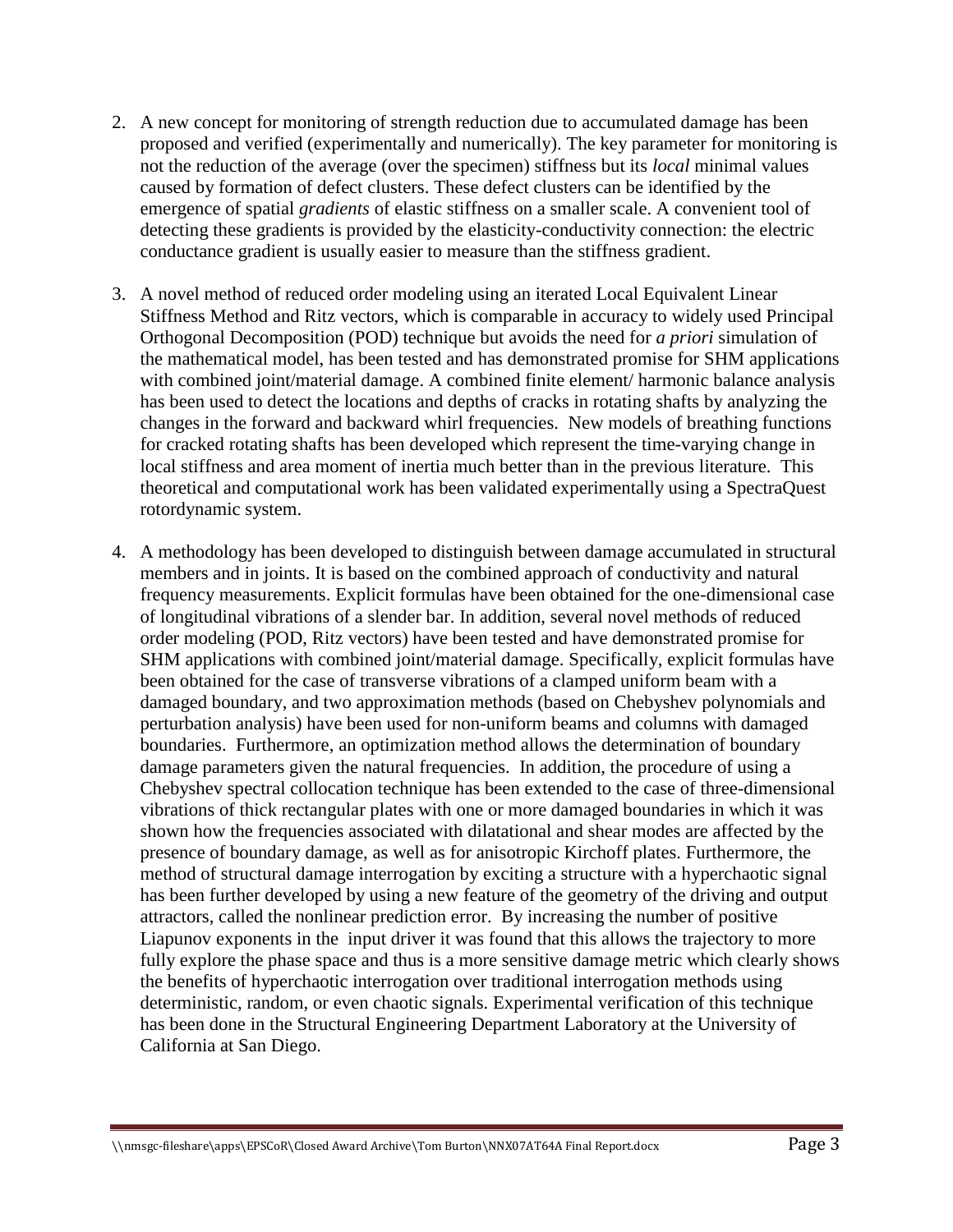- 5. Vibration based experimental program has been completed. The measurement system consists of very light accelerometers mounted at several locations on the specimens. The data gathering system is operational for impulse testing. The capability to test a cantilever-free beam with non-ideal cantilever boundary conditions is operational; here the tightening torque on the bolted, cantilevered end can be controlled to simulate ideal and varying levels of nonideal connection. Experimental data allowed us to determine the effect of non-ideal connection on the modal damping parameters and test the hypothesis that damping can be used as a discriminant to characterize connection joint/connection damage.
- 6. Electromechanical impedance method and nonlinear resonance measurements have ben applied to high frequency detection of incipient fatigue damage in aluminum alloy specimens. In this study, the electromechanical impedance method is utilized for assessment of material deterioration under cyclic fatigue loads. Piezoelectric wafer active sensors were utilized for transmission and reception of elastic waves. Variations in structural dynamic characteristics were considered for different excitation conditions and increasing damage severity. Two-dimensional aluminum specimens were subjected to increasing fatigue cycles at stress amplitudes below the yield point, and electromechanical impedance signatures were taken at discrete levels of fatigue damage. Linear and nonlinear features of the impedance signatures were compared for different damage conditions. Spectral measurements demonstrated that the downward frequency shift dependency observed in 1-D dog bone specimens with increasing fatigue levels is also apparent in 2-D structures undergoing fatigue. As in the previous experiments with 1-D samples, it was observed in the 2-D specimens that the frequency shifts occurred before the appearance of a visible crack, which indicates the method's sensitivity to incipient fatigue damage before crack initiation and growth. The changes in average amplitude level for the impedance analyzer low-frequency and high-frequency tests also correlate with the increased level of fatigue. Nonlinear harmonic measurements were conducted on fatigued aluminum samples. A general increasing trend was observed for the second harmonic amplitude data, which would indicate increasing levels of material nonlinearity, but consistency of the data needs to be verified in future tests. We observed qualitative correlation between changes in EMI response, electrical resistance and strength reduction in damaged specimen.



**Figure 2.** Real part of EMI corresponding to intact (undamaged – UD) conditions and after 40,000 and 44,000 cycles.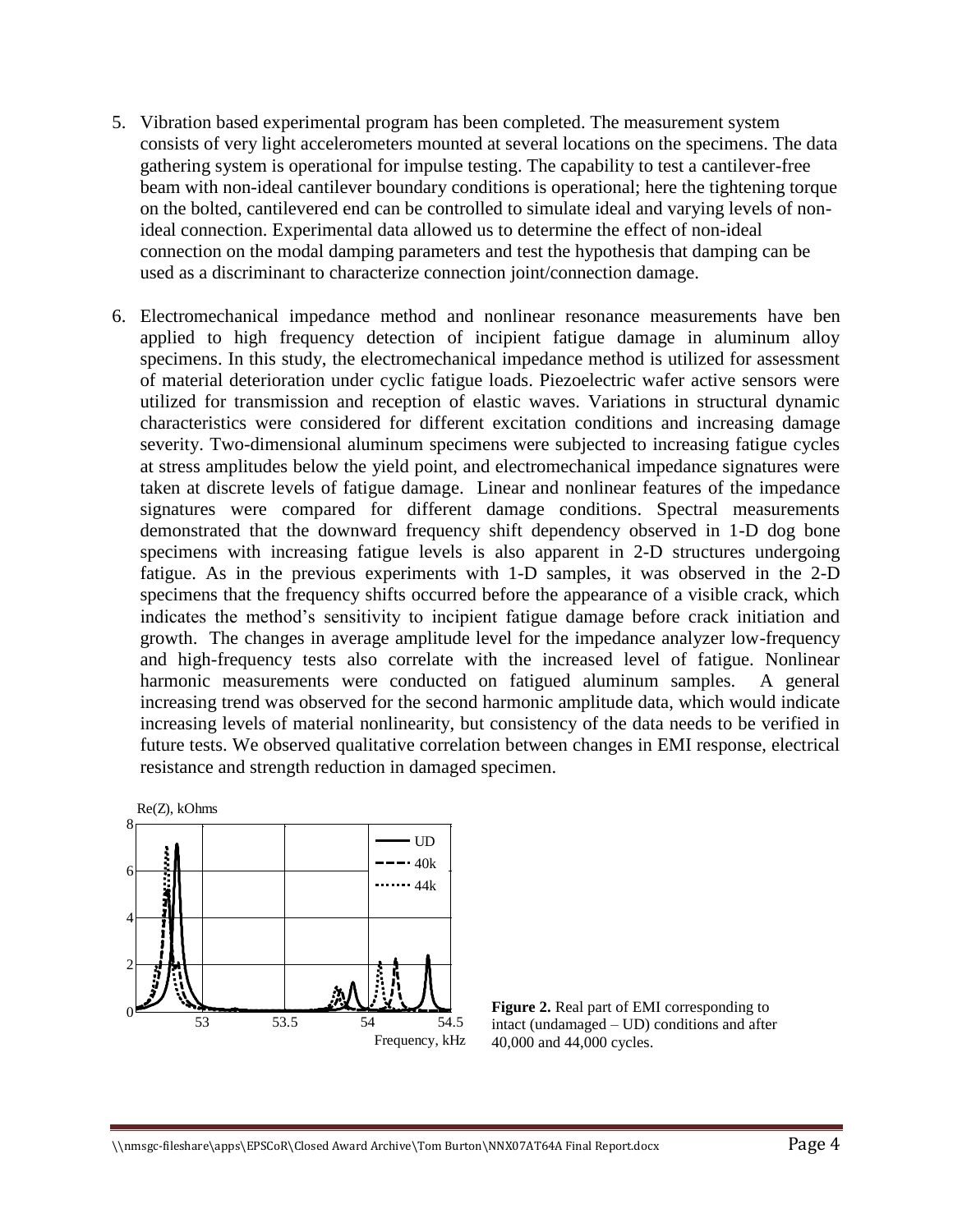**Objective #2**: Develop self-repairing materials for aerospace structures subjected to accumulated damage and use the proposed SHM methods to monitor the self-healing process.

# **Accomplishments on Objective #2:**

- 1. A self-healing thermal barrier coating on the Nb and Mo monocrystals and low alloyed Cr bulk samples coated with Fe-45%Cr-4%Al-1%Ni-0.3%RE (La, Y) alloy using EB-PVD technique. has been developed. SEM, WDS, AES and LM investigations were carried out. The following results were obtained:
	- The refractory metals base metal/metal composition with an overlay coating of heat resistant alloy of ultra-fine grain structure after the pre-oxidation at  $1200^{\circ}$ C transforms into the combined metal/metal/ceramic compositional material of the sandwich structure as association the multi-layer architecture of hybrid materials with the distributed different functional behaviors.
	- The metallic-oxide hybrid layer formed on the surface of synthesized compositions at high working temperatures has an ability to heal the cracks developed as a result of the mechanical and thermal damages.
	- Ultra-fine crystalline structure of both, the overlay coating and the self-organizing TGO protective scale on its surface, provide the relaxation of those stresses caused due to the thermal-expansion mismatch during the co-deformation of metallic matrix with nanoscale crystalline layers (minimizing the probability for crack initiation) and promoting a smooth transition between three regions having different physical-mechanical behaviors.
	- The realization of considered structural architecture of the different materials combination, generally, for the obtained compositional material is expressed in the possible collective effects such as: increasing in the damage tolerance, the ability of cracks for the thermally activated self-healing, and the optimal combination of high values of heat resistance and heat proofness.
- 2. Based on this composite material, following three primary regions of oxidation process can be identified: (I)  $Fe<sub>2</sub>O<sub>3</sub>/Fe<sub>3</sub>O<sub>4</sub>$  external scales +  $Cr<sub>2</sub>O<sub>3</sub>/Al<sub>2</sub>O<sub>3</sub>$  internal scales, (II)  $Cr<sub>2</sub>O<sub>3</sub>/Fe(Cr,$ Al)<sub>2</sub>O<sub>4</sub> external scale + Al<sub>2</sub>O<sub>3</sub> internal scales and (III) external scale of only Al<sub>2</sub>O<sub>3</sub>. The role of the high chromium content in producing  $TGO Al<sub>2</sub>O<sub>3</sub>$  scales at such lower aluminum content and then in binary Fe-Al alloys can be described by considering the transient oxidation phenomena for a Fe-45%Cr-4%Al-0.3%La at  $1200^{\circ}$ C shown schematically in Figure 3. The initial oxide scale (Figure 3a) contains all the cations of the alloys surface which is composed of the mixture of the nanocrystallite oxides  $Cr_2O_3/Al_2O_3/Fe_2O_3$  (Figure 3b). The subscale formation of  $Al_2O_3$  occurs because it is stable at the low oxygen activity defined by the mixture of  $Cr_2O_3/Fe(Cr, Al)_2O_3$  alloy equilibrium and internal oxidation of Al occurs ahead of this front since  $Al_2O_3$  is stable at even lower oxygen activities here. The high chromium content results in a  $Cr_2O_3$  subscale, which may be continuous (Figure 3c) and defines a lower scale-alloy oxygen activity. It reduces the oxygen diffusion, and curtails internal  $Al_2O_3$  formation. Further growth of  $Cr_2O_3/Fe(Ce, Al)_2O_4$  will be blocked. Eventually, the  $Al_2O_3$  subscale becomes continuous and its rate will be controlled. Thus, on the surface of the alloy specimen with a Beilby layer at  $1200^{\circ}$ C, conditions for scale formation even at the initial stages of the oxidation (when the oxide scale thickness does not exceed a few microns) the barrier scale for cation and anion counter diffusion structure (architecture) will be developed. This finally will lead to the formation of slow growing and adherent (due to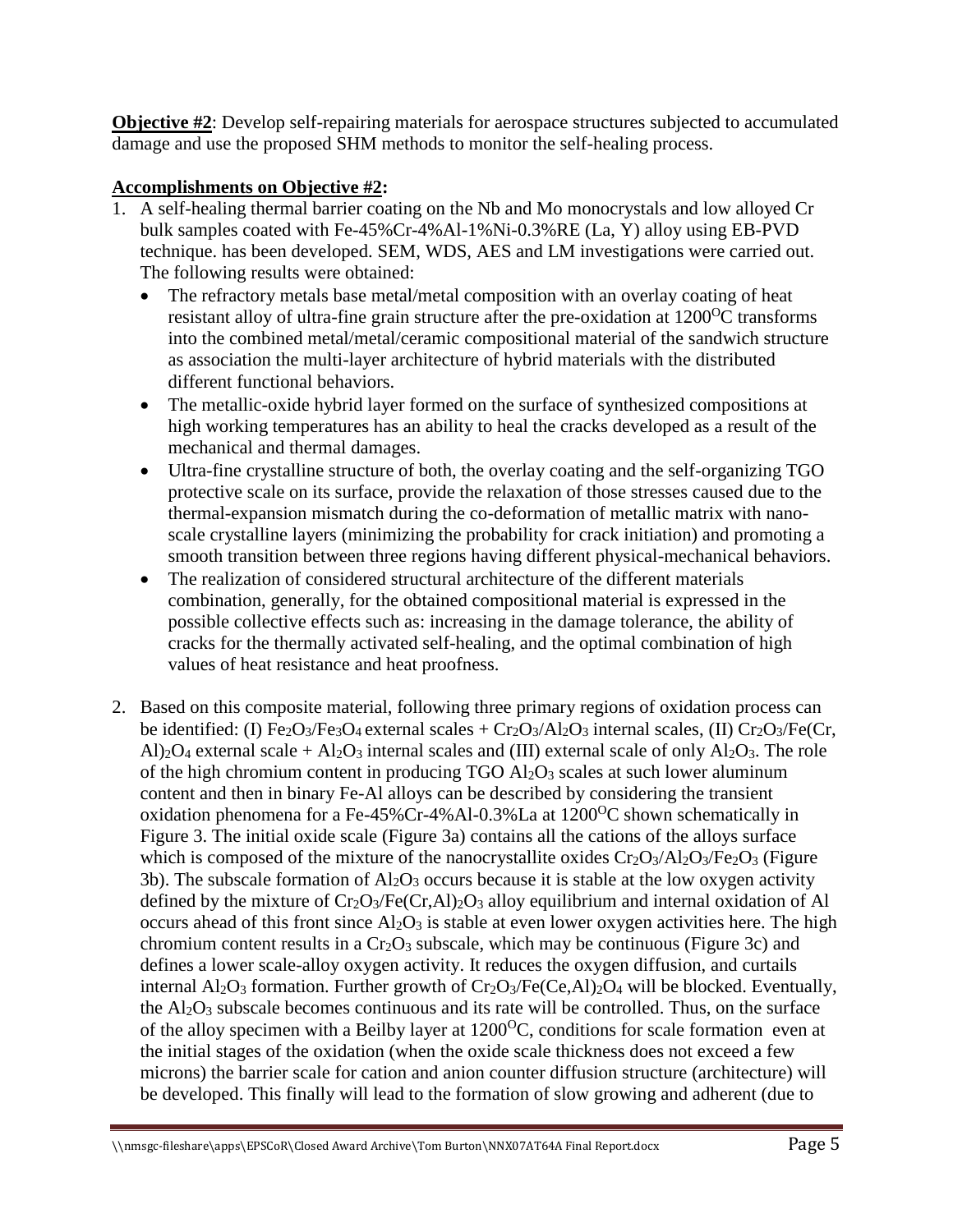the alloying with RE elements) TBC which protects metal matrix against a high temperature corrosion. Figure 3a corresponds to the transformation of Beilby layer into the oxide layer which is a mixture of nanocrystallites of all element oxides composing the alloy, during the first oxidation minutes at  $1200^{\circ}$ C. The following schemes (Figures 3b and 3c) illustrate a possibility of the continuous formation of the TGO out of  $Al_2O_3$  on the investigated alloy in spite of the low Al content  $\langle 5\% \rangle$  in it. These figures also demonstrate a mechanism of the self-organized TBC with the self healing potential on the alloy surface at high temperatures. The reservoir under TBC supplies Al (as well as Cr) atoms required for the reproduction of the healing agents on the crack surfaces (in case of their appearance in the coating) in the form of  $Al_2O_3$  particles (as well as of  $Cr_2O_3$ , partially). The formation of TBC on the Fe-45%Cr-5%Al-0.3%La alloy will allow creating a metal/metal/ceramics composition with a functionally distributed sandwich architecture characterized with the self healing features similar to that of the wound on the skin. Here it is given the schematic of the structure (architecture) on the substrate which is placed together with the cross section of the skin.



**Figure 3.** Synergistic effects of high chromium content on the formation of Al<sub>2</sub>O<sub>3</sub> TGO scales during the transient oxidation of Fe-45%Cr-5%Al-0.3%La alloy at  $1200^{\circ}$ C after (a) 10 min, (b) 1hr and (c) 10hrs.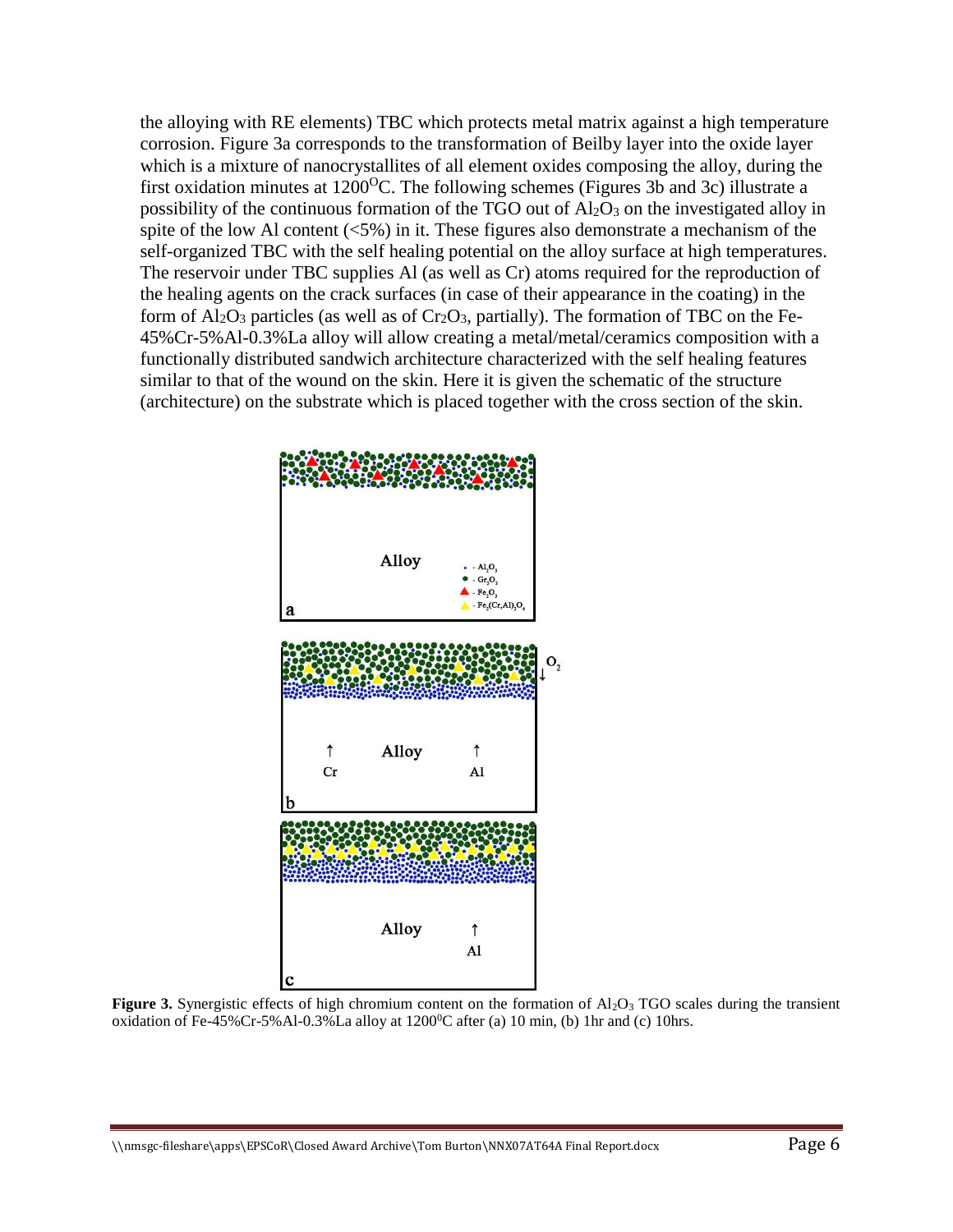**Objective #3**: Contribute to strengthen New Mexico aerospace engineering educational and research programs at New Mexico State University (NMSU) and New Mexico Institute of Mining and Technology (NMT) and use the aerospace programs to interest New Mexico K-12 students in the Science Technology Engineering Math (STEM) disciplines.

# **Accomplishments on Objective #3:**

In December, 2009 NMSU proposals for MS and PhD degrees in Aerospace Engineering were approved by the New Mexico State Board of Finance, the final step in the approval process. These graduate degrees were effective Fall, 2011. In making the case for these graduate programs the NASA EPSCoR project was cited as an example of aerospace research currently ongoing at NMSU and as an example of the type of research that will be done in the future by students in the MSAE and PhD AE programs. These graduate AE programs at NMSU involve a three-way distance education collaboration among New Mexico State University, New Mexico Institute of Mining and Technology, and the University of New Mexico in the delivery of aerospace and related courses. The NMSU AE graduate programs will be essential in enabling us to attain national competitiveness for research and scholarly activity.

**Objective #4**: Develop nationally competitive research expertise and research programs in the proposed and related areas in preparation for obtaining follow-up research funding.

**Accomplishments on Objective #4:** The research group has been active in publishing research results in quality journals and at technical conferences – 37 journal papers and 35 conference papers/presentations reflecting results obtained in the framework of the project have been published. Special issue of International Journal of Engineering Science - one of the leading interdisciplinary engineering journals in the world – "Structural Health Monitoring in the Light of Inverse Problems in Mechanics" has been prepared by PIs of the project ( *Intl. J. Engineering Science*, **48**(10), 2010). Seventeen proposals in the same or relevant technical areas have been submitted, and several of these have been funded. Thus we have demonstrated significant research accomplishment and good success in securing follow-on funding to support research in SHM and related areas.

**Objective #5**: Develop collaborations with key entities in New Mexico, Los Alamos National Laboratory (LANL), Sandia National Laboratories and with relevant NASA Centers, enhancing the prospects for future nationally competitive research.

**Progress on Objective #5:** The collaboration with Los Alamos National Laboratory (LANL) which led to a funded project in health monitoring during Years 1 and 2 has progressed well. The LANL collaborators bring their extensive experience in sensing and hardware applicable to health monitoring to complement the theoretical work being done by the NMSU group. This marriage of real-world and theoretical research has been of direct benefit to the NASA EPSCoR research project. One of the NMSU graduate students (Krystal Deines) funded by this EPSCoR project participated in the NSF sponsored Summer Dynamics School run by LANL during the summer of 2010; Ms. Deines worked on a student research team conducting health monitoring studies of wind turbine blades.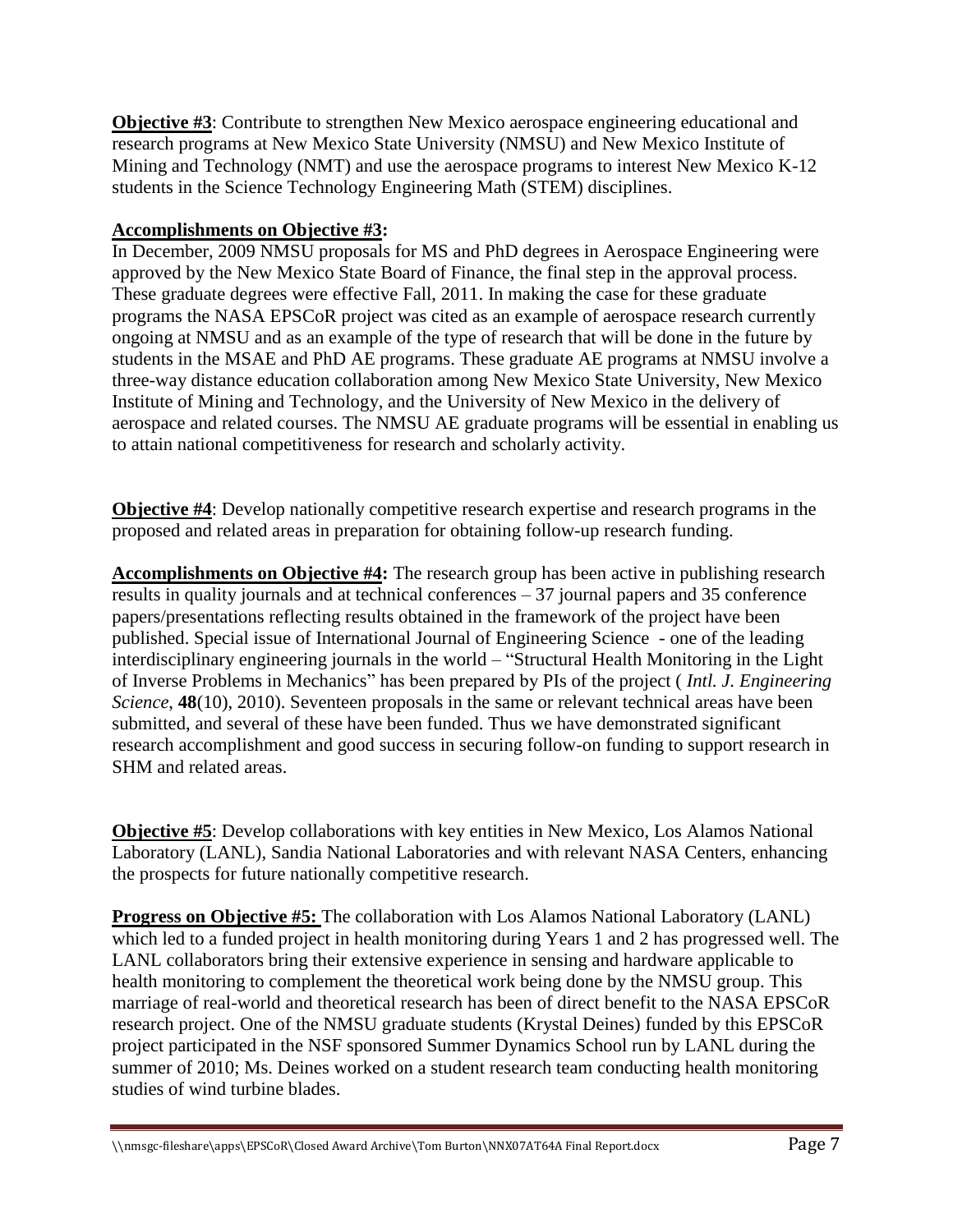# **Research success of individual investigators as measured by:**

### **Special Journal Issues Published**

Burton, T., Hynes, P. and Sevostianov, editors, Special Issue: Structural Health Monitoring in the Light of Inverse Problems in Mechanics, *Intl. J. Engineering Science*, **48**(10) (2010)

#### **Journal articles published or in press**

- 1. Butcher, E.. A., I. Sevostianov, and T. D. Burton, On the separation of internal and boundary damage from combined measurements of electrical conductivity and vibration frequencies, *International Journal of Engineering Science*, **46** (2008), 968-975.
- 2. Kushch, V.I., Sevostianov, I., and Mishnaevsky, L. Stress concentration and effective stiffness of aligned fiber reinforced composite with anisotropic constituents, *International Journal of Solids and Structures,* **45** (2008), 5103-5117.
- 3. Sevostianov, I., Kushch, V.I., Effect of pore clusters on the statistics of peak stress and overall properties of porous material. *International Journal of Solids and Structures* **46** (2009) 4419-4429.
- 4. Sevostianov, I. and Kachanov, M. On elastic stiffness and conductivity of contacting rough surfaces. *Mechanics of Meterials* **41** (2009), 375-384.
- 5. Kushch, V.I., Shmegera, S.V., and Sevostianov, I. SIF statistics in micro cracked solids: effect of crack density, orientation and clustering. *International Journal of Engineering Science*, **47** (2009), 192-208.
- 6. Kushch, V.I., Sevostianov, I., and Mishnaevsky, L. Effect of crack orientation statistics on effective stiffness of mircocracked solid. *International Journal of Solids and Structures* **46** (2009), 1574-1588.
- 7. Kachanov, M., Mear, M.E., Rungamornrat J., and Sevostianov, I. Resistances of non-flat cracks, and their relation to crack compliances, *International Journal of Engineering Science* **47** (2009), 754-766.
- 8. Guerrero, F., Sevostianov, I., and Giraud, A. On an arbitrarily oriented crack in a transversely-isotropic medium. *International Journal of Fracture* **153** (2008), 169-176.
- 9. Sevostianov, I.**,** Kachanov, M., and Zohdi, T. On computation of the compliance and stiffness contribution tensors of inhomogeneities, *International Journal of Solids and Structures* **45** (2008) 4375-4383.
- 10. Sevostianov, I. and Kachanov, M. Incremental compliance and resistance of contacts and contact clusters: implications of the cross-property connection. *International Journal of Engineering Science* **47** (2009), 974-989.
- 11. Argatov, I. and Sevostianov, I. On relations between geometries of microcontact clusters and their overall properties *International Journal of Engineering Science* **47** (2009), 959- 973.
- 12. Sevostianov, I., Zagrai, A., Kruse, W.A., Hardee, H.C. Connection Between Strength Reduction, Electric Resistance and Electro-Mechanical Impedance in Materials with Fatigue Damage *International Journal of Fracture* **164** (2010), 159-166..
- 13. Zagrai, A., Emerging Technologies for Structural Damage Detection and Evaluation," imanager's Journal on Future Engineering and Technology, **4** (2009), 1-16.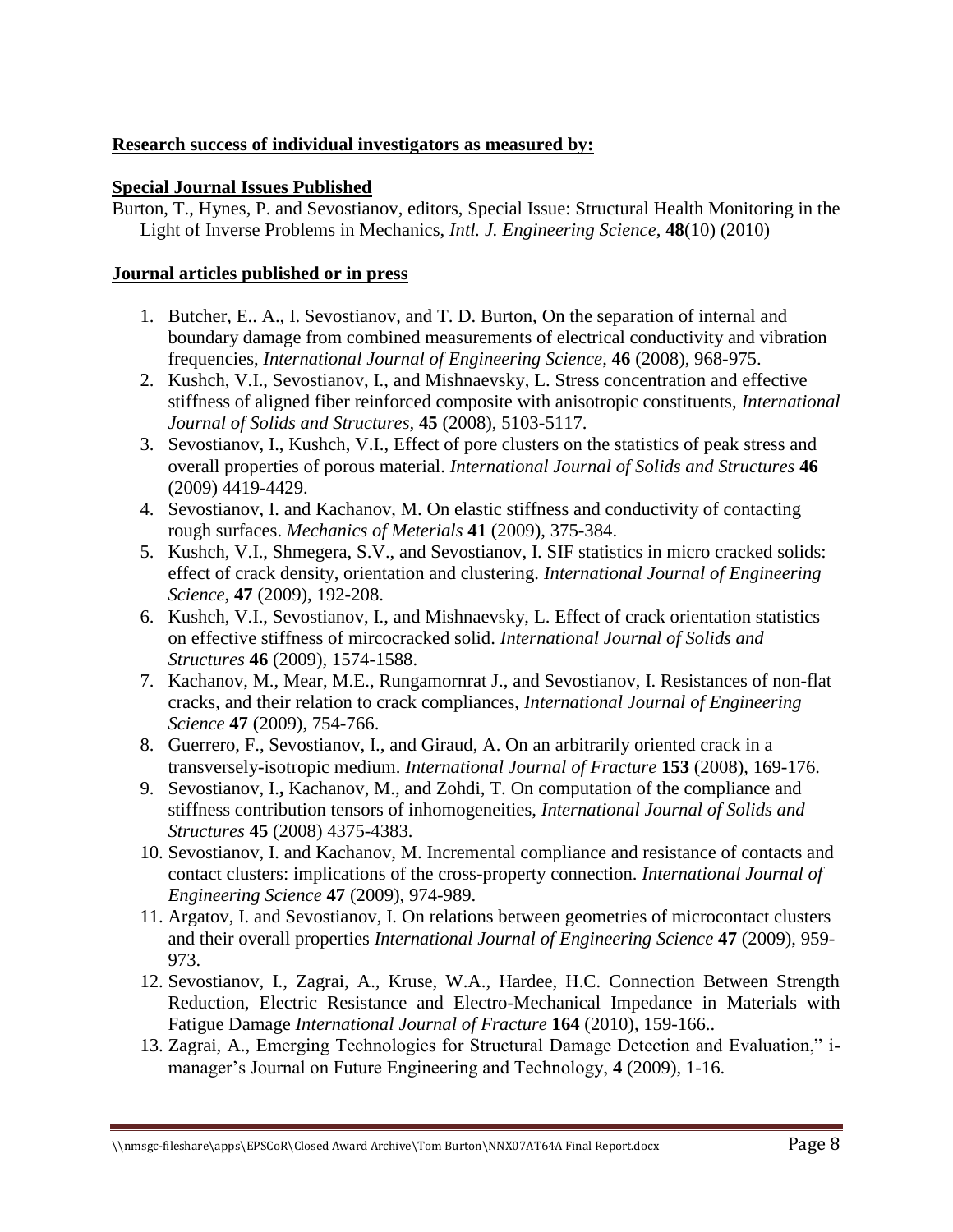- 14. Argatov, I.I. and E.A. Butcher, "On the Iwan Models for Lap-Type Bolted Joints," *International Journal of Nonlinear Mechanics*, [doi:10.1016/j.ijnonlinmec.2010.09.018](http://dx.doi.org/10.1016/j.ijnonlinmec.2010.09.018) (2010).
- 15. Al-Shudeifat, M.A. and E.A. Butcher, New Breathing Functions for the Transverse Breathing Crack of the Cracked Rotor System: Approach for Critical and Subcritical Harmonic Analysis, *Journal of Sound and Vibration*, **330** (2010), 526-544.
- 16. Al-Shudeifat, M.A. and E.A. Butcher, Order Reduction of Forced Nonlinear Systems using Updated LELSM Modes with New Ritz Vectors, *Nonlinear Dynamics*, **62** (2010), 821-840.
- 17. Al-Shudeifat, M*.*A., E.A. Butcher, and C. Stern, General Harmonic Balance Solution of a Cracked Rotor-Bearing-Disk System for Harmonic and Sub-harmonic Analysis: Analytical and Experimental Approach, *International Journal of Engineering Science* **48** (2010), 921-935.
- 18. Sari, M. and E.A. Butcher, Natural Frequencies and Critical Loads of Beams and Columns with Damaged Boundaries using Chebyshev Polynomials, *International Journal of Engineering Science* **48** (2010), 862-873.
- 19. Sevostianov, I. Incremental elastic compliance and electric resistance of a cylinder with partial loss in the cross-sectional area. *International Journal of Engineering Science* **48** (2010), 582-591.
- 20. Sevostianov I. and Kachanov M. Local minima and gradients of stiffness and conductivity as indicators of strength reduction of brittle-elastic materials. *International Journal of Fracture* **164** (2010), 147-154.
- 21. Argatov, I and Sevostianov, I. Health monitoring of bolted joints via electrical conductivity measurements. *International Journal of Engineering Science* **48** (2010), 874-887.
- 22. Kutelia, E. R., S. I. Bakhtiyarov, O. O. Tsurtsumia, A. I. Bakhtiyarov and B. Eristavi, , Development of High Temperature Self-Healing Coating Systems, *International i-Manager's Journal on Future Engineering & Technology,* **5** (2010), 10-14.
- 23. Rukhadze, L. N., E. R. Kutelia, N. I. Maisuradze, B. G. Eristavi and S. I. Bakhtiyarov, Preparation and Characterization of Carbon Nanoparticles Doped with Magnetic Clusters, *Georgian Engineering News* 2009*,* 56-59.
- 24. Cramer, M. and Sevostianov, I. Effect of pore distribution on elastic stiffness and fracture toughness of porous materials. *International Journal of Fracture* **160** (2009), 189-196.
- 25. Aizikovich, S., Krenev, L., Sevostianov, I., Trubchik, I., and Evich, L. Evaluation of the elastic properties of a functionally-graded coating from the indentation measurements *ZAMM*, **91**, 493-515.
- 26. Argatov, I and Sevostianov, I. Rigid toroidal inhomogeneity in an elastic medium. *International Journal of Engineering Science* **49** (2011), 61-74.
- 27. Picazo, M. and Sevostianov, I. On the elastic compliance of a circular hole with two symmetric radial cracks initiated at its boundary *International Journal of Fracture* **167** (2011), 273-280.
- 28. Ervin, J. and Sevostianov, I. Effect of geometric characteristics of a cluster of microcontacts on its mechanical and electrical properties. *International Journal of Theoretical and Applied Multiscale Mechanics 1* (2010) 308-318.

\\nmsgc-fileshare\apps\EPSCoR\Closed Award Archive\Tom Burton\NNX07AT64A Final Report.docx Page 9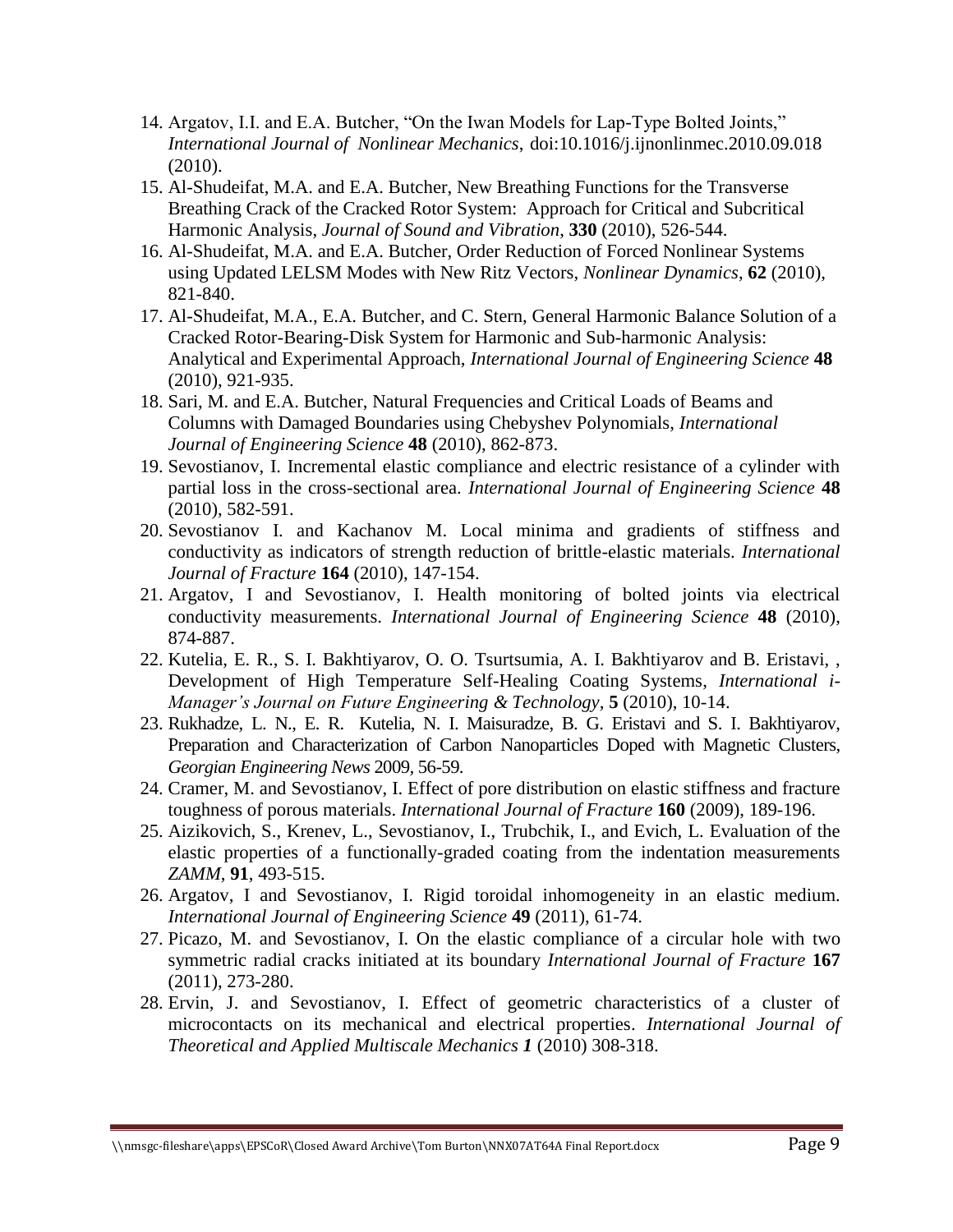- 29. Sevostianov, I. Picazo, M., and Garcia, J. R. Effect of branched cracks on the elastic compliance of a material, *International Journal of Engineering Sciences* **49** (2011), 1062- 1077.
- 30. Sevostianov, I. and Kachanov, M. Elastic fields generated by inhomogeneities: Far-field asymptotics, its shape dependence and relation to the effective elastic properties *International Journal of Solids and Structures* **48** (2011), 2340-2348.
- 31. Dominguez, D. and Sevostianov, I. Cross-property connection between work-hardening coefficient and electrical resistivity of stainless steel during plastic deformation *International Journal of Fracture* **167** (2011), 281-287.
- 32. Sari, M., Nazari, M., and Butcher, E. A., Effects of Damaged Boundaries on the Free Vibration of Kirchoff Plates: Comparison of Perturbation and Spectral Collocation Solutions, *Journal of Computational and Nonlinear Dynamics*, Vol. 7, p. 011011-1, DOI: 10.1115/1.4004808 (2012).
- 33. Argatov, I.I. and E.A. Butcher, On the Separation of Internal and Boundary Damage in Slender Bars using Longitudinal Vibration Frequencies and Equivalent Linearization of Damaged Bolted Joint Response, *Journal of Sound and Vibration*, 330, 3245-3256 (2011).
- 34. Torkamani, S., Butcher, E.A., Todd, M.D., Park, G.P., Detection of System Changes due to Damage using a Tuned Hyperchaotic Probe, *Smart Materials and Structures*, 20, 025006 (2011).
- 35. Butcher, E. A., Al-Shudeifat, M. A., An Efficient Mode-Based Alternative to Principal Orthogonal Modes in the Order Reduction of Structural Dynamic Systems with Grounded Nonlinearities, *Mechanical Systems and Signal Processing*, 25, 1527-1549 (2011).
- 36. Al-Shudeifat, M. A. and Butcher, E. A., On the Dynamics of a Beam with Switching Crack and Damaged Boundaries, *Journal of Vibration and Control*, in press.
- 37. Sari, M. and Butcher, E. A., Free Vibration Analysis of Rectangular and Annular Mindlin Plates with Undamaged and Damaged Boundaries by the Spectral Collocation Method, *Journal of Vibration and Control*, in press.

### **Conference Papers and Presentations**

- 1. Butcher, E., Sevostianov, M Sari, and M. Al-Shudeifat, Use of Nonlinear Vibration Frequencies and Electrical Conductivity Measurements in the Separation of Internal and Boundary Damage in Structures, Proc. IMECE2008, Nov., 2-6, 2008, Boston, MA
- 2. E. R. Kutelia, S. I. Bakhtiyarov, M. N. Okrosashvili, O. Tsurtsumia, B. Bulia, A. S. Bakhtiyarov, and B. Eristavi, 2009, Development of High-Temperature Corrosion and Creep Resistant Nb, Mo and Cr Based Compositions with Protective Self-Healing Coating of Fe-45%Cr-4%Al-1%Ni-0.3%La Alloy, Proceedings, NACE Corrosion 2009 Conference, March 22-26, 2009.
- 3. O. O. Tsurtsumia, E. R. Kutelia and S. I. Bakhtiyarov, 2008, On the Role of Entropy-Excited Surface Layers in the Formation of High Temperature Corrosion Resistant Barrier Oxide Scale on Fe-Cr-Al-La Alloy, Proceedings, 17<sup>th</sup> International Corrosion Congress, Las Vegas, NV, October 6-10, 2008.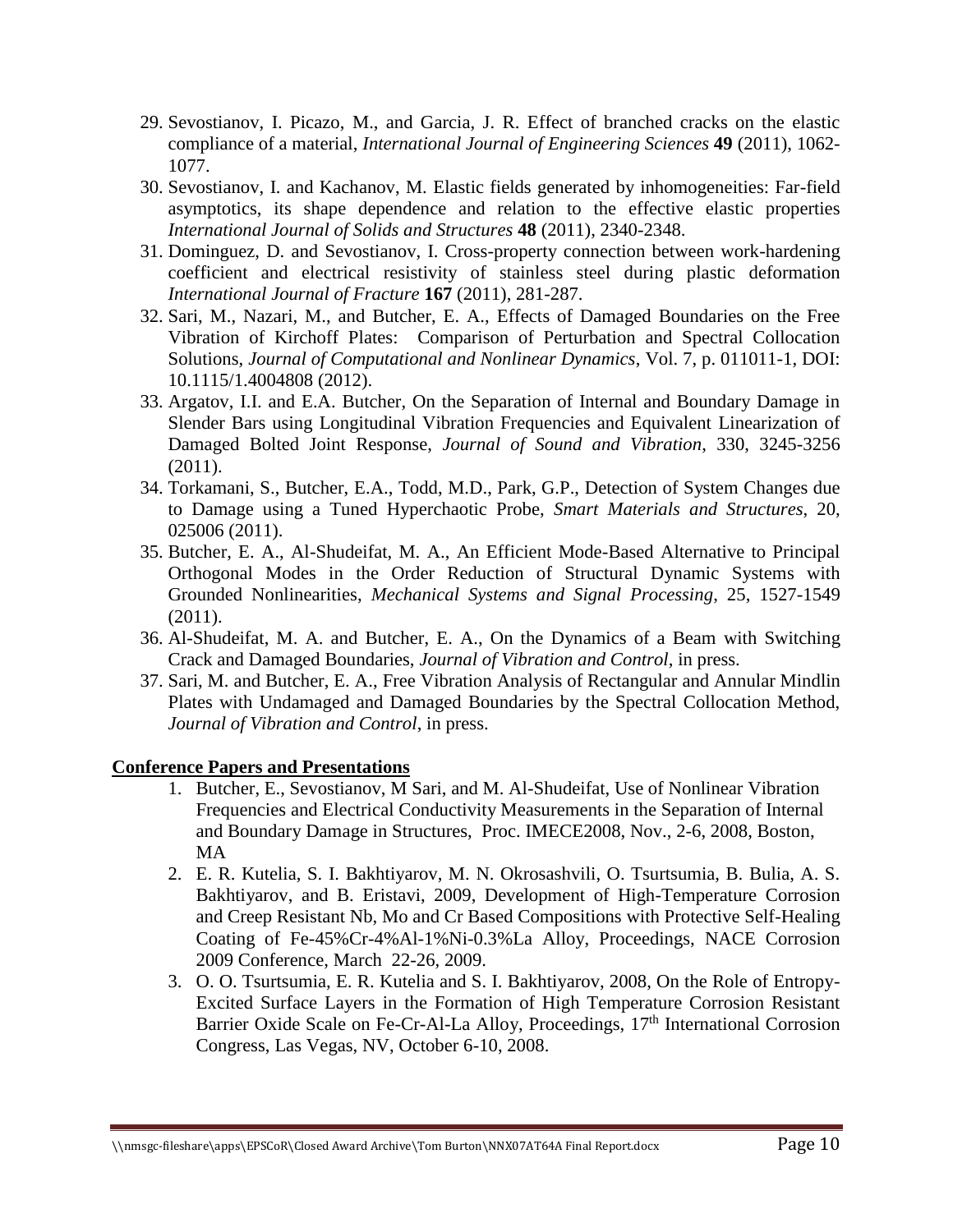- 4. S. I. Bakhtiyarov, 2008, A Novel Self-Healing Materials Concept, Proceedings, ASME International Mechanical Engineering Congress and Exposition, 7<sup>th</sup> Boston, MA, October 31 - November 6, 2008.
- 5. Zagrai, A. and Kruse W.A., Active Sensing of Nonlinear Fatigue Damage using Embedded Ultrasonics, Proceedings of *SPIE's 16th Annual International Symposium on Smart Structures and Materials and 14th Annual International Symposium on NDE for Health Monitoring and Diagnostics*.
- 6. E. Kutelia, S. Bakhtiyarov, O. Tsurtsumia, A. Bakhtiyarov, B. Eristavia, The Thermally Activated Self-Healing of Cracks in Heterogeneous Architectured Metal/Metal/Ceramic High Temperature Coating Systems, 2<sup>nd</sup> International Conference on Self-Healing Materials, Chicago, IL, June 28-July 1, 2009.
- 7. E. R. Kutelia, S. I. Bakhtiyarov, O. Tsurtsumia, A. S. Bakhtiyarov, and B. Eristavi, High-Temperature Self-Healing Metallic Coating: Concepts and First Results, Proceedings, ASME Fluids Engineering Division Summer Meeting, Symposium on Transport Phenomena in Manufacturing Processes, Vail, CO, August 2-5, 2009.
- 8. Al-Shudeifat, M. A., E. A. Butcher, and T. D. Burton, Comparison of Order Reduction Methodologies and Identification of NNMs in Structural Dynamic Systems with Isolated Nonlinearities, Proc.  $27<sup>th</sup>$  International Modal Analysis Conference, Orlando, FL, Feb. 9-12, 2009.
- 9. Al-Shudeifat, M. and E. A. Butcher, Identification of the Critical Crack Depths and Locations of Rotordynamic Systems in Backward Whirl, 7<sup>th</sup> International Workshop on Structural Health Monitoring, Sep. 7-11, 2009, Stanford, CA.
- 10. I.Sevostianov and V Kushch Effect of pore clusters on the statistics of peak stress and overall properties of porous material, SES 2008, October 12-15, 2008, Urbana-Champagne, IL.
- 11. I.Sevostianov and M. Kachanov Incremental Compliance and Resistance of Contacts on a Rough Interface: Implications of the Crossproperty Connection, The 2009 Joint ASME-ASCE-SES Conference on Mechanics of Materials, June 24-27, 2009, Blacksburg, VA.
- 12. I.Sevostianov Effect of Clusters of Microcracks and Pores on the Statistics of Peak Stress and Overall Properties of Porous/Microcracked Material, The 2009 Joint ASME-ASCE-SES Conference on Mechanics of Materials, June 24-27, 2009, Blacksburg, VA.
- 13. I.Sevostianov Cross-property connections for materials with microstructure, Advanced Problems in Mechanics – 2009, June 30-July 5, 2009, St Petersburg, Russia.
- 14. Butcher, E.A., Sari, M., and Nazari, M., Free Vibration Analysis of Kirchoff Plates with Damaged Boundaries by the Chebyshev Collocation and Perturbation Methods, ASME Conference on Smart Materials, Adaptive Structures, and Intelligent Systems, Sep. 28-Oct 1, 2010, Philadelphia, PA.
- 15. Torkamani, S., Butcher, E.A., Todd, M.D., Park, G.P., Damage Assessment Using Hyperchaotic Excitation and State Space Geometry Changes, ASME Conference on Smart Materials, Adaptive Structures, and Intelligent Systems, Sep. 28-Oct 1, 2010, Philadelphia, PA.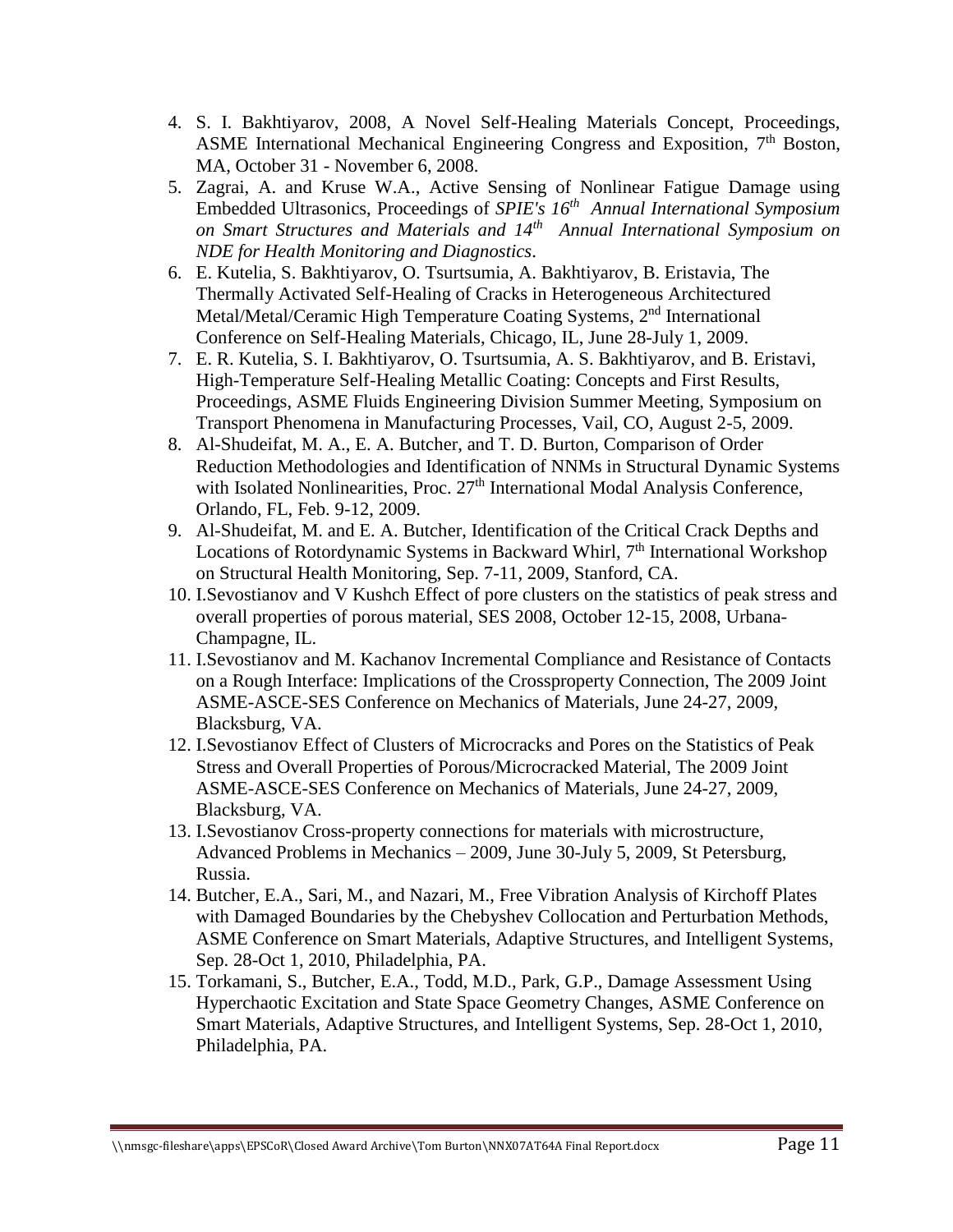- 16. Al-Shudeifat, M. and E. A. Butcher, On the Modeling of Open and Breathing Cracks of a Cracked Rotor System, proceedings of 2010 ASME IDETC, Montreal, Quebec, Aug. 15-18, 2010.
- 17. Sari, M. and E.A. Butcher, Free Vibration Analysis of Kirchoff Plates with Damaged Boundaries by the Chebyshev Collocation Method, Symposium on Mechanics of Slender Structures (MOSS 2010), Donostia – San Sebastian, Spain, July 21-23, 2010.
- 18. Al-Shudeifat, M. A., E. A. Butcher, and T. D. Burton, Enhanced Order Reduction of Forced Nonlinear Systems using New Ritz Vectors, Proc. 28<sup>th</sup> International Modal Analysis Conference, Jacksonville, FL, Feb. 1-4, 2010.
- 19. Torkamani, S., Butcher, E.A., Todd, M.D., Park, G.P., Damage Assessment Using Hyperchaotic Excitation and State Space Geometry Changes, 2010 Inverse Problems Symposium, June 6-8, 2010, East Lansing, MI.
- 20. Al-Shudeifat, M. and E. A. Butcher, On the Dynamics of a Beam with Switching Crack and Damaged Boundaries: Application of the Local Equivalent Linear Stiffness Method, 13<sup>th</sup> Conference on Nonlinear Vibrations, Dynamics, and Multibody Systems, VPI&SU, Blacksburg, VA, May 23-27, 2010.
- 21. Sevostianov, I. Explicit cross-property connections for materials with anisotropic constituents. (XI Panamerican Congress on Applied Mechanics, Foz do Iguacu, Brazil, 2010);
- 22. Sevostianov, I. Effect of clusters of microdefects on elastic, conductive and fracture properties of materials. (EMI-2010, Los Angeles, August 2010);
- 23. Picazo, M., and Sevostianov, I. Effect of branched cracks on the elastic compliances. (22-nd Rio Grande Symposium on Advanced Materials, Albuquerque, NM, 2010);
- 24. Dominguez, D. and Sevostianov, I. Cross-property connection between strengthhardening coefficient and electrical resisitivity of stainless steel during plastic deformation. (22-nd Rio Grande Symposium on Advanced Materials, Albuquerque, NM, 2010).
- 25. Sevostianov, I. Effect of clusters of microdefects on elastic, conductive and fracture properties of materials. (22-nd Rio Grande Symposium on Advanced Materials, Albuquerque, NM, 2010).
- 26. Burton, T.D., K.E. Deines and J.A. Mercer, Nonlinear Normal Modes in a Weakly Nonlinear System with Internal Resonances,  $13<sup>th</sup>$  Conf. on Nonlinear Vibrations, Dynamics, and Multibody Systems, Blacksburg, VA, May (2010).
- 27. Kumar, N and T.D. Burton, On Reduced Order Modeling in Nonlinear Structural Dynamics, IUTAM Symposium on Nonlinear Dynamics for Advanced Technologies and Engineering Design, Aberdeen, Scotland, July 27-30 (2010).
- 28. Kutelia, E. R., O. Tsurtsumia and S. I. Bakhtiyarov, Relatively Simple and Low Cost Technique of New Metal-Ceramic Medical Implants on the Basis of Fe-Cr-Al-RE Alloy", Abstract, NACE Corrosion 2010 International Conference and Expo, San Antonio, TX, March 14-18, 2010.
- 29. Kutelia, E. R., S. I. Bakhtiyarov, O. Tsurtsumia, A. S. Bakhtiyarov, and B. Eristavi, 2009, "High-Temperature Self-Healing Metallic Coating: Concepts and First Results", Proceedings, ASME Fluids Engineering Division Summer Meeting, Symposium on Transport Phenomena in Manufacturing Processes, Vail, CO, August 2-5, 2009.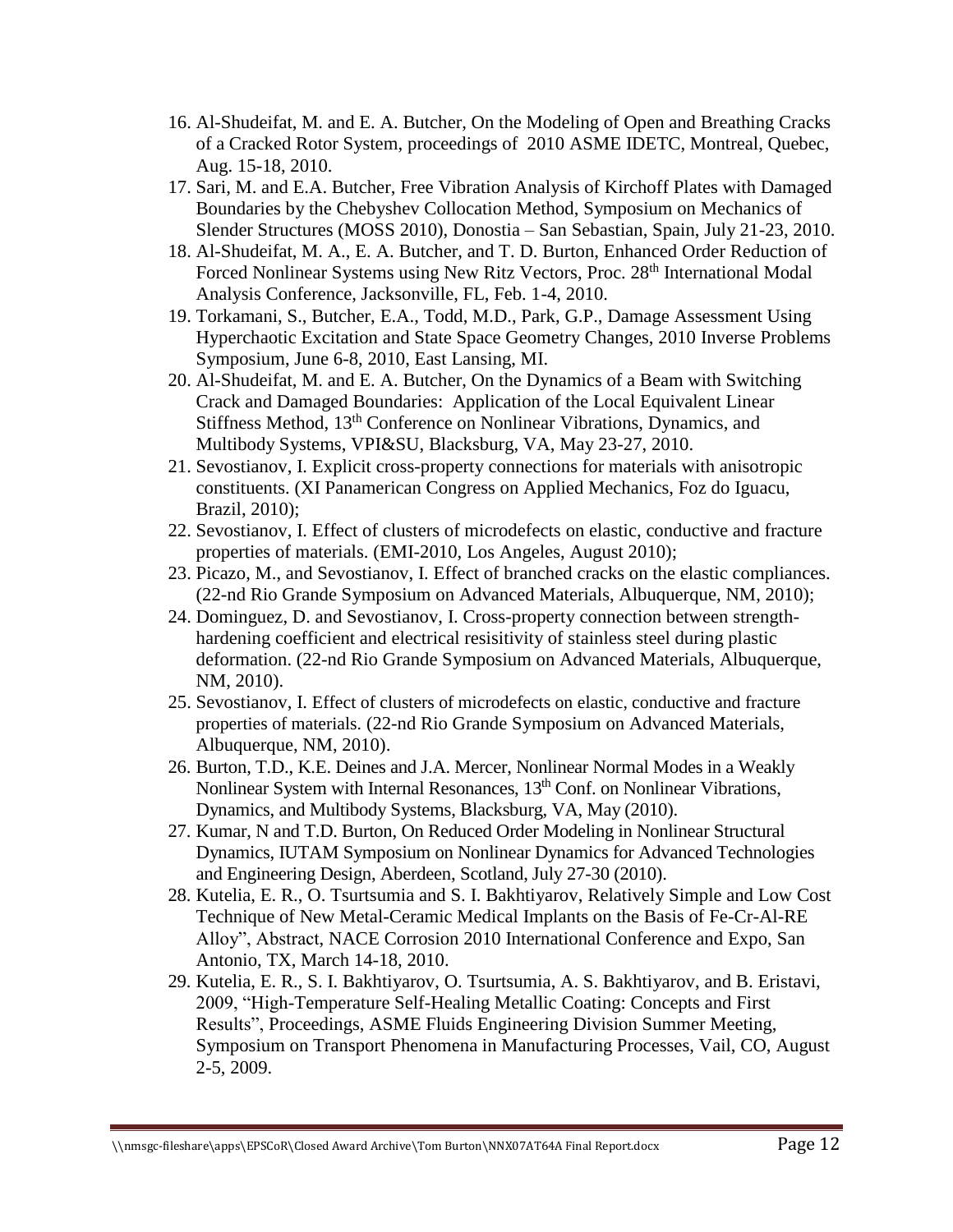- 30. Zagrai, A., Embedded Ultrasonic Characterization of Interfaces in Space Structures, AFOSR Workshop on Improved Precision for Space Systems, 27-28 May 2010, Albuquerque, NM.
- 31. Zagrai, A., Gigineishvili, V., Kruse, W., Murray, A., Doyle, D., Reynolds, W., Arritt, B., Gardenier, H., Acousto-Elastic Measurements and Baseline-Free Assessment of Bolted Joints using Guided Waves in Space Structures, SPIE's 17th Annual International Symposium on Smart Structures and Materials and 15h Annual International Symposium on NDE for Health Monitoring and Diagnostics, 7-11 March 2010, San Diego, CA, v 7650, n PART 1, paper 7650-41, pp. 765017-1-12.
- 32. Kruse, W., Gigineishvili, V., Zagrai, A., Fatigue Damage Assessment using High Frequency Resonance Measurements," SPIE's 17th Annual International Symposium on Smart Structures and Materials and 15h Annual International Symposium on NDE for Health Monitoring and Diagnostics, 7-11 March 2010, San Diego, CA, v 7650, n PART 1, paper 7650-53, pp. 76501J-1-12.
- 33. Kruse, W., and Zagrai, A.N. Investigation of Linear and Nonlinear Electromechanical Impedance Techniques for Detection of Fatigue Damage in Aerospace Materials," Proceedings of 7th International Workshop of Structural Health Monitoring, 9-11 September 2009, Stanford University, California, pp.1840-1847.
- 34. Torkamani, S., Butcher, E. A., Todd, M. D., and Park, G., Damage Assessment using Hyperchaotic Excitation and Nonlinear Prediction Error, 8<sup>th</sup> International Workshop on Structural Health Monitoring, Sep. 13-15, 2011, Stanford, CA.
- 35. Sari, M. and Butcher, E. A., Three Dimensional Analysis of Rectangular Plates with Undamaged and Damaged Boundaries by the Spectral Collocation Method, proceedings of 8<sup>th</sup> International Conference on Multibody Systems, Nonlinear Dynamics, and Control, ASME IDETC'11, Washington, D. C., Aug. 28-31, 2011.

# **Follow-on grant proposals submitted/funded**

- 1. Co-PI: Sayavur Bakhtiyarov "A Model for Participatory, Collaborative STEM Learning", CCRAA Grant with Amarillo College, TX, Department of Education Total: \$3,242,767; NMT: 1,498,709; Mechanical Engineering Department at NMT: \$487,000 (submitted and awarded)
- 2. PI: Sayavur Bakhtiyarov NASA "Center for Intelligent and Self-Repairing Aerospace Structures", MUREP Group 5 University Research Centers Program. Joint proposal with NMSU, UNM, NMT, NNMC, LANL and SNL. \$5,000,000 for 5 years, September 1, 2009 – August 31, 2014 (submitted and not awarded).
- 3. PI: Eric Butcher "An Integrated Framework for Order Reduction, Robust Control and Real-Time Dynamic Substructuring of Nonlinear Multi-Scale Hybrid Aerospace Systems", DOD \$513,385 May 8, 2009 – May 7, 2012 (submitted and awarded).
- 4. PI: Thomas Burton, Eric Butcher, Igor Sevostianov "Development of a novel methodology for the health monitoring and self-healing of structural elements and joints", LANL (submitted and awarded).
- 5. PI: Thomas Burton "Center for Modeling, Sumulation, and Validation (MSV) in the Aerospace Science", NASA Group 4 URC, \$5,000,000 (submitted and not awarded).
- 6. PI: Andrei Zagrai "Embedded Ultrasonics for Structural Monitoring of Space Applications", AFRL, Kirtland AFB, \$199,999 for four years (submitted and awarded).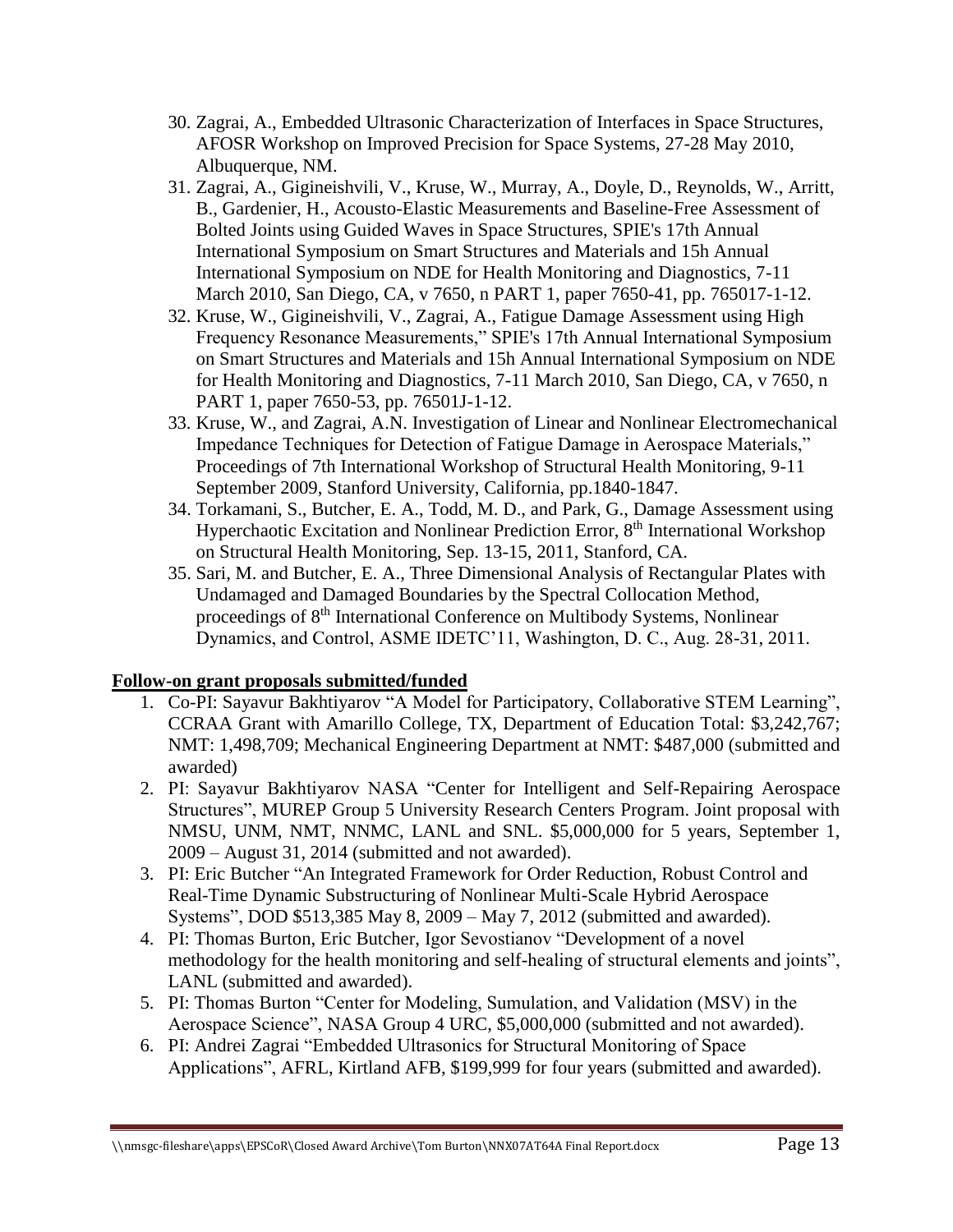- 7. PI: Andrei Zagrai "Ultrasonic Assessment of Microstructure in Aerospace Materials", WP AFRL, \$25,000 student funding for one year (submitted and not awarded).
- 8. PI: Andrei Zagrai "Intelligent Structural System for National Security Applications", Los Alamos National Laboratories (LANL), \$100,000 for one year (submitted and not awarded).
- 9. PI: Sayavur Bakhtiyarov "Design and Development of Modified Spiral Orbital Tribometer (MSOT) and Tribological Properties Measurements on High Temperature Ionic Lubricants", DoD AFRL, Air Force Defense Research Sciences Program, Small University Grants (\$50,000 for 1 year)
- 10. PI: Andrei Zagrai, "Structural Integrity Assessment using Piezoelectric and Magneto-Elastic Active Sensors," DOD ARL, \$309,973 (submitted and not awarded)
- 11. PI: Andrei Zagrai, "Focused Learning Strategy for Improving Competitiveness of STEM Students with Disabilities," NSF RDE, \$164,082. (submitted and not awarded).
- 12. PI: Andrei Zagrai, "A Scanning Laser Doppler Vibrometer for Space Systems Research and Aerospace Education," DOD DURIP, \$330,850 (submitted and not awarded).
- 13. PI: Igor Sevostianov, "Multiscale materials characterization for modeling of multiphysics processes in heterogeneous materials with hierarchical structure", DOE, (submitted and not awarded).
- 14. PI: Igor Sevostianov, "Cross-property connections for microcracked materials: assessment of strength reduction from the measurements of electrical resistance", NSF, , (submitted and not awarded).
- 15. PI: Igor Sevostianov, "Assessment of strength reduction due to accumulated damage in fatigued materials using cross-property connections", NASA-space grant consortium, (submitted and awarded).
- 16. PI: Igor Sevostianov, "Advancement of micromechanical criteria for fracture toughness", NASA-space grant consortium, (submitted and not awarded).
- 17. PI: Igor Sevostianov, "Assessment of mechanical performance of radiation-damaged materials by means of electric conductivities." (pre-proposal submitted)

# **Improvements in jurisdiction research and development infrastructure**

 NMSU: Development of an experimental facility for vibration based health monitoring has been completed and is now operational. We have also initiated development of a fatigue testing facility that will enable experimental study of distributed micro-damage. The new experimental facilities will significantly improve NMSU's capabilities in SHM and DP.

### **Systemic change as evidenced by:**

- Reordered jurisdiction and/or institutional priorities: An NMSU federal initiative based on this collaboration was a priority earmark item for FY 2010.
- Increased financial commitment from the jurisdiction, industry, and participating institutions: This research program was successful in receiving 100% matching funds from the participating institutions and State of New Mexico. This was a significant financial commitment by NMSU.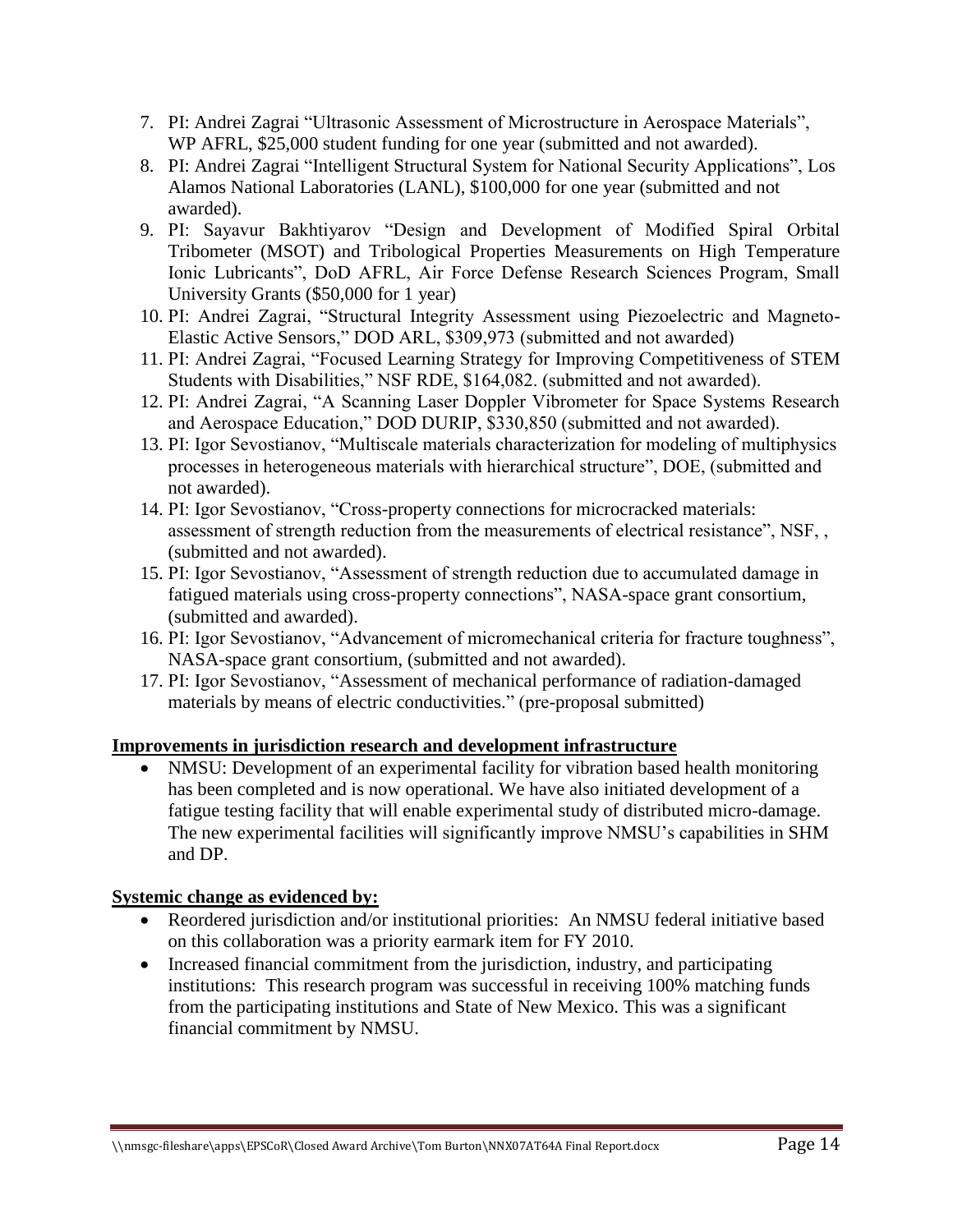## **Examples of successful transfer of technology to the private sector:**

- Self-Healing Materials Workshop**,** BOEING, Seattle, WA, January 20-21, 2009.
- Dr. Butcher and PhD student M. Shudeifat have collaborated with Management Sciences, Inc. in Albuquerque to develop a new SHM approach for damaged rotating shafts.

### **Extent to which collaborations with jurisdiction agencies, industry, research and academic institutions and with NASA have evolved:**

- Dr. Butcher and PhD student M. Shudeifat have collaborated with Management Sciences, Inc. in Albuquerque to develop a new SHM approach for damaged rotating shafts.
- The opportunity that Krystal Deies had to spend the summer in the Los Alamos Summer Dynamics School was enabled by her experience working in the NASA EPSCoR program and enhanced the already close collaboration in SHM research with LANL.
- NMSU was awarded the FAA COE for Commercial Space Transportation (Dr. Hynes is the PI) as leader in a coalition of a number of universities. Research collaboration with the University of Central Florida has been initiated recently in structural health monitoring as part of this project.
- In the area of nonlinear ultrasonics, NMT researchers have been interacting with Dr. George Baaklini, Director of Optical Instrumentation & NDE Branch at NASA Glenn Center.
- To better fit within the branch research mission, for this project Dr. Baaklini recommended close collaboration with Dr. John Lekki – an expert in integrated vehicle monitoring. Interaction with Dr. Lekki has led to the concept of the future collaboration in which the proposed SHM methodologies will complement existing NASA Glenn efforts in SHM of aerospace systems.
- Dr. John Lekki, Optical Systems Research Engine, NASA Glenn Research Center

**Evidence of how EPSCoR activities have furthered jurisdiction priorities:** Structural health monitoring and damage prognosis are now recognized as important research areas in the NMSU College of Engineering.

### **Dissertations and Theses:**

- Kramer, M. MS Thesis, New Mexico State University (2009).
- Al-Shudeifat, M., PhD Dissertation, New Mexico State University (2010).
- Dominguez, D., MS Thesis, New Mexico State University (2010).
- Picazo, M., MS Thesis, New Mexico State University (2010).
- Ervin, J. MS Thesis, New Mexico State University (2010).
- Bakhtiyarov, A. MS Thesis, New Mexico Tech (2010).
- Sari, M., PhD Dissertation, New Mexico State University (2011).
- Mercer, J. MS Thesis, New Mexico State University (2011).
- Deines, K. MS Thesis, New Mexico State University (2011).
- Kruse, W. MS Thesis, New Mexico Tech (2011).
- Gigineishvili, V. MS Thesis, New Mexico Tech (2011).